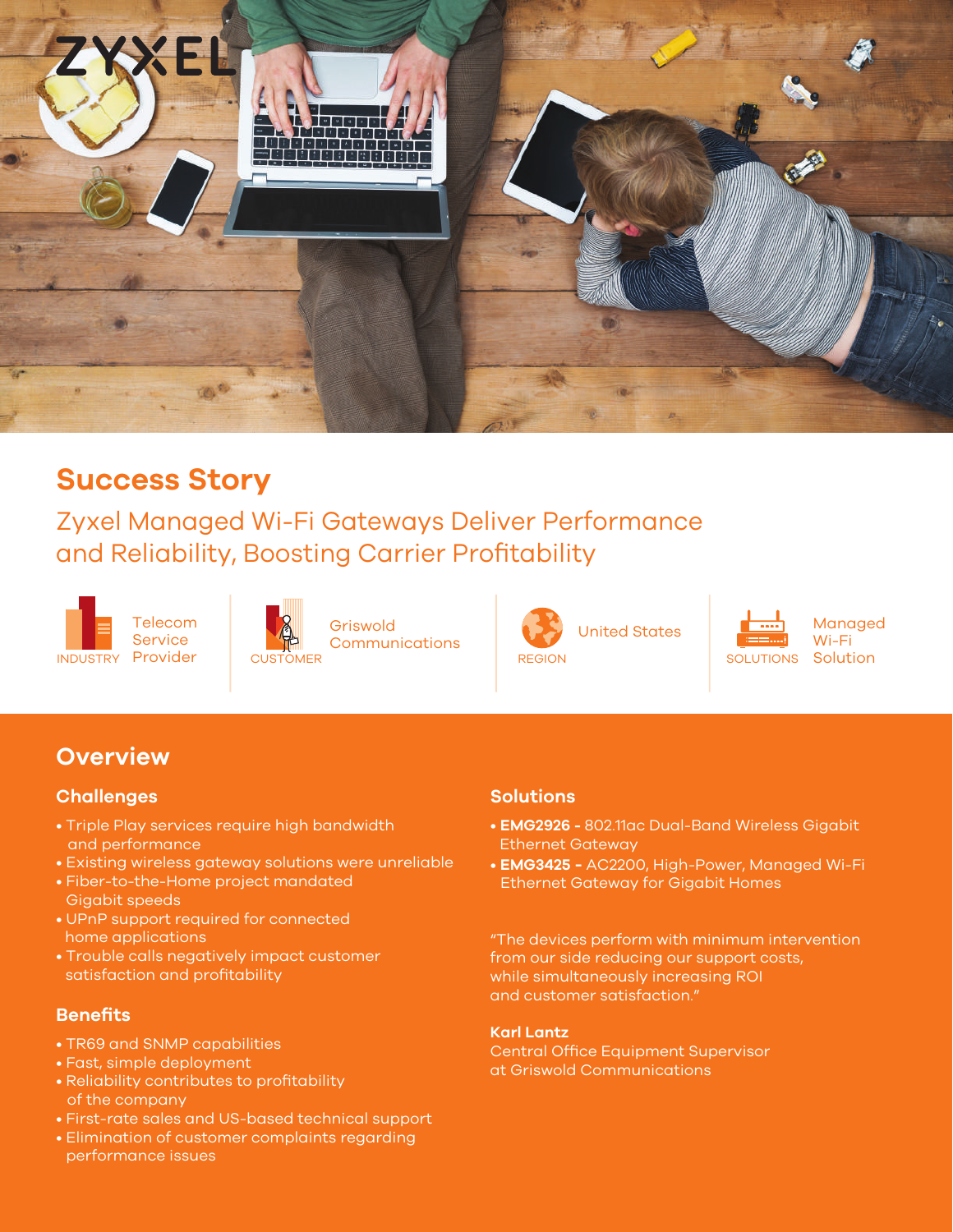# **ZYXEL**

## **Background**

Established in 1946, Griswold Communications provides telecommunication services to more than 1,600 households in the cities and surrounding areas of Griswold, Elliott, Lewis, Lyman, and Grant, Iowa. The company offers its customers a full suite of services including broadband Internet, cable television, and landline telephone.

## **Challenges**

The bandwidth and performance demands required to support the Triple Play Services, and the pending move to fiber-to-the-home mandated a change to Griswold's CPE. "We needed a high-performance, reliable Wi-Fi gateway to offer our Triple Play Services," explained Karl Lantz, Central Office Equipment Supervisor at Griswold. "As we started moving forward with our fiber to the home project, we started looking for broadband routers that would move us away from the built-in modem and wireless-G model to Gigabit routers with wireless-N."

Lantz explained that it was not just an increase in performance that drove Griswold to begin looking for a new wireless router vendor. "We had a lot of reliability issues with the equipment from our previous vendor," he said. According to Lantz, one of the main issues with the previous routers was that unreliable UPnP issues were creating a lot of trouble calls.

## **Solutions and Benefits**

Griswold uses Zyxel gateways for its fiber broadband customers. Over the past four years, Griswold has transitioned and upgraded to three different Zyxel gateways and is getting ready to deploy the fourth - Zyxel's nextgen, AC2200 Managed Ethernet gateway (EMG3425).

"One of the reasons we selected Zyxel was because of the TR69 and SNMP capabilities," Lantz explained. Though we weren't using either at the time, we wanted to have them available in case we needed to implement them in the future."

Lantz stated that deployment of the Zyxel gateways is fast and simple, requiring them to simply load a base configuration onto the new units and set up the SSID prior to deployment. While Griswold currently handles their own gateway configurations, Zyxel does provide support for building and configuring custom configurations.

According to Lantz, the price points and reliability of the Zyxel products contribute greatly to the profitability of the company. "We lease the gateways to our subscribers so the returnon-investment is determined by initial cost and how long they actually work in the field trouble-free," he explained.



Lantz began the search to find a new vendor and a new CPE solution. "A functioning UPnP implementation was our biggest concern. We were remotely administering the routers through HTTPS and basically needed something that would function reliably." Lantz learned about Zyxel when the brand was recommended to him by a neighboring company at a regional round table.



"Deploying the Zyxel products has virtually eliminated customer complaints on performance issues." He noted that the vast majority of the initial Zyxel routers that the company deployed four years ago are still in service.

"Zyxel's sales and technical support is first rate," said Lantz. "Initially, there were some issues with the way the firewall rules worked and so their engineers quickly came out with a new firmware version to correct it. They have always been responsive and easy to work with."

Zyxel has been the Wi-Fi Gateway vendor of choice for Griswold Communications for four years. "Zyxel has been a valuable technology partner for Griswold," said Lantz. "They have a responsible, responsive product roadmap and they offer no-risk, no-cost evaluation samples so we can field test the devices before we decide to deploy them."